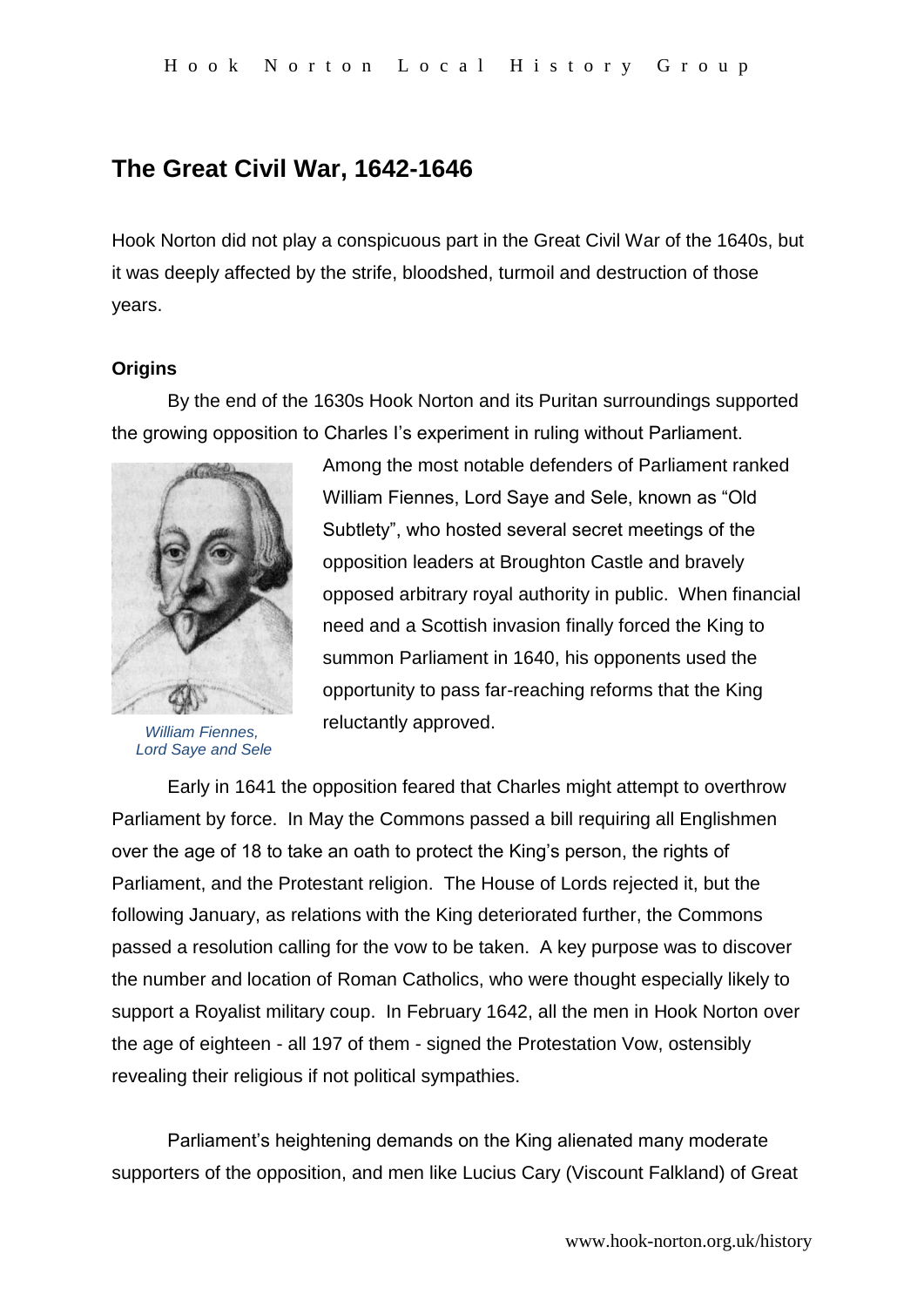

*Lucius Cary, Lord Falkland*

*In the 1630s he rebuilt Great Tew much as it now is. In 1639-1640 he opposed the King's Personal Rule, but by 1642 had changed to his support. He was killed at the first battle of Newbury, in 1643.*

Tew turned to the Crown's side. With this growing support, the King broke off relations with Parliament and raised his standard at Nottingham in August 1642. Armed Royalists threatened Parliament's control of the Banbury region, and petty skirmishes and manoeuvrings finally led to the first great showdown at Edgehill in October, where some 30,000 men engaged (and 1,500 died) in a battle that proved indecisive. Some say the sounds of the artillery could be heard in Hook Norton, twelve miles away.

#### **Royalist Control**

After Edgehill the Royalist forces moved to Oxford, seizing strongholds in north Oxfordshire and capturing both Broughton Castle and Banbury Castle. The Royalist commander was the Earl of Northampton, the owner of Compton Wynyates, who imposed far heavier taxes on Chadlington Hundred (in which Hook Norton then lay) than he did on Banbury. On occasions he was deputized by Gerard Croker, Lord of the Manor of Hook Norton, who was one of the first to be equipped with a regiment of armoured horse by the King. Promoted to Colonel, Croker was given the job of raising money and supplies from a largely unsympathetic local population in Hook Norton and neighbouring parts of Gloucestershire and Warwickshire. [*Link to Crokers*].

Croker came from a distinguished and well-connected family, but he was highly abrasive and deeply disliked by locals who had dealings with him. The Earl of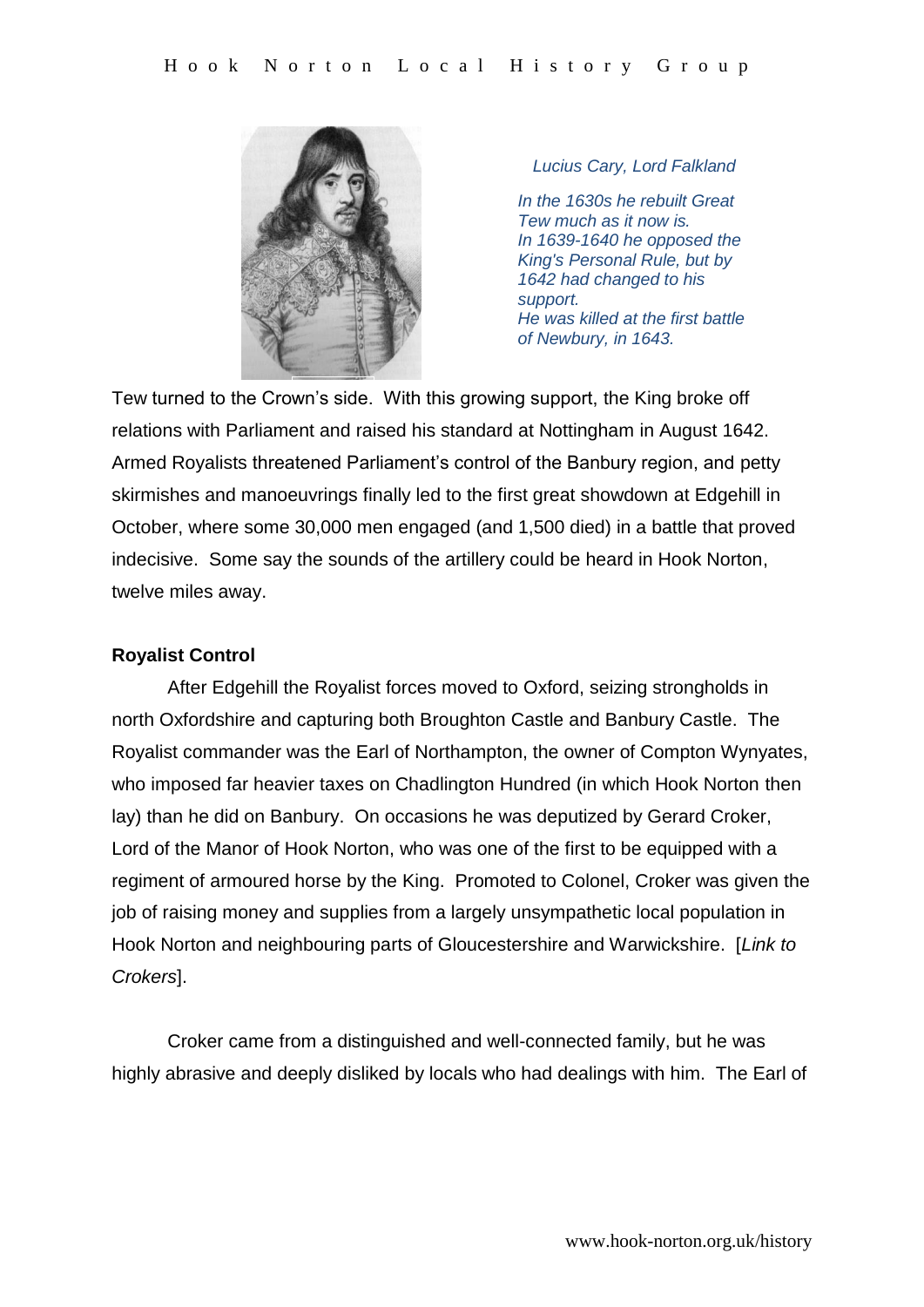Balfcot Broug Kinges Shutford Wickham d Alderbury Tadmerton p. Bloxham Tadmerton ma. Milton HAM FO  $N$  D.  $\mathbb{I}$ <sup>O</sup> $\sim$  S. Iohn Swachue Milcombe Berforde Clifton rigginton  $\hbar$  $\circ^{\tau}$ Berforde Deddington S. Newton S. Michael Swerforde ma Лο *Wortons* N. Afton Time. ٨Ť٥

 *Map of the locality, 1644, From Jan Jansson,* Atlas Novus*, vol. 4, "English County Maps" (Amsterdam, 1646).*

Northampton himself on several occasions wrote to Prince Rupert asking him to check Croker's "hard usage" of even well-inclined locals. In June 1643 the King himself backed up "our trusty and well-beloved Colonel Gerrard Croker", and insisted that the towns under Crocker's control, specifically including Hook Norton, must pay the costs of quartering Croker's regiment of 400 horse. At the same time the King authorised the impressment of local men to serve in his army. Croker became the local symbol of Royalist oppression organized by the so-called "Den of Theeves" at Banbury, but he was captured in July 1644 as the fortunes of war swung to the Roundheads.<sup>1</sup>

# **Relief of Gloucester**

<u>.</u>

Hook Norton's most direct involvement in the fighting came in the late summer of 1643. At that point the war was going badly for Parliament: it was losing the West

<sup>1</sup> P.R. Newman, *The Old Service: Royalist Regimental Colonels and the Civil War, 1642-1646 (Manchester: Manchester University Press, 1993), page 297.*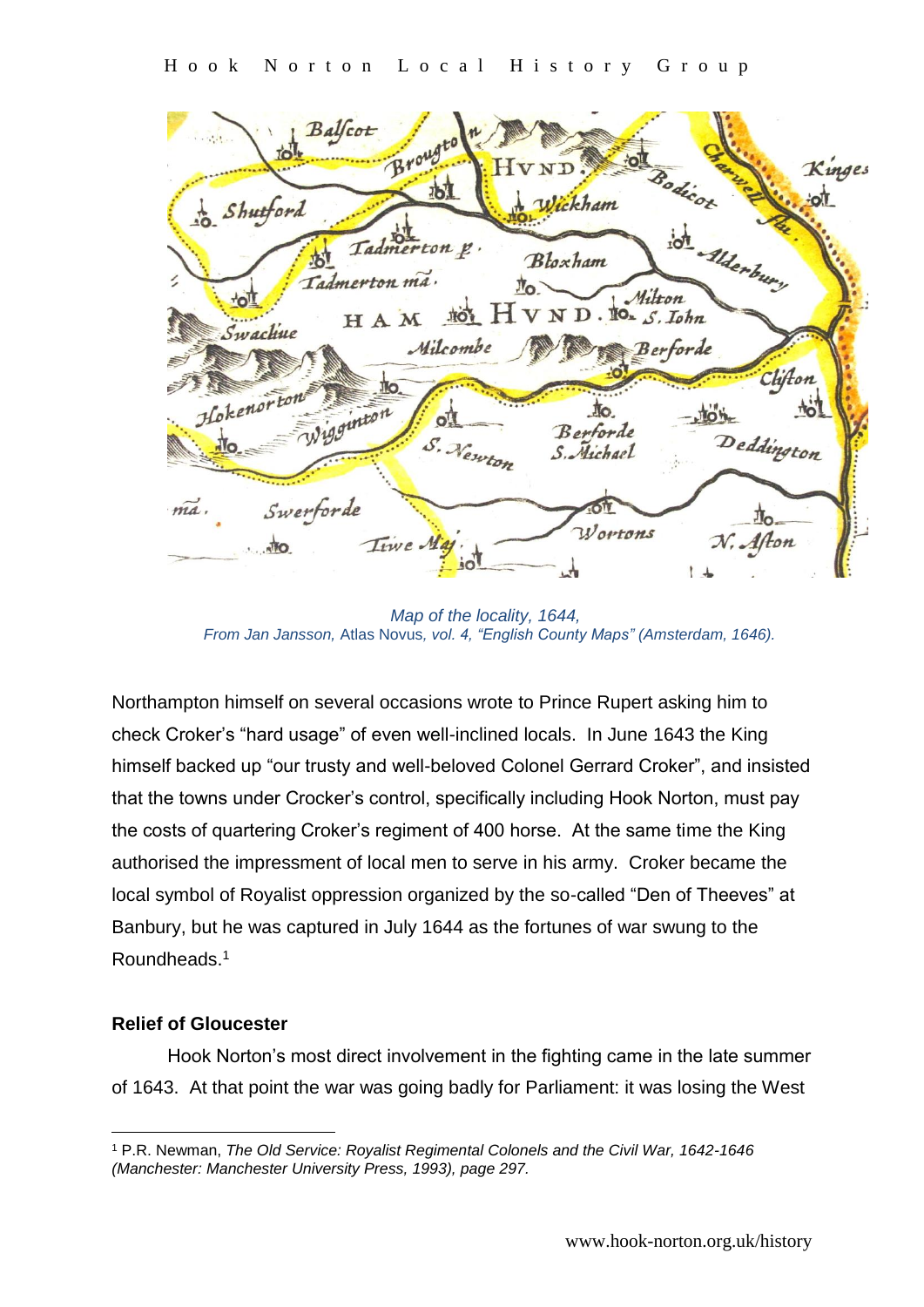Midlands and the Severn Valley, opening the way for Welsh Royalist troops to enter England, and had lost control of all the seaports except London and Gloucester, which was under siege. The Parliamentary commander, the Earl of Essex, decided that Gloucester must be relieved and led forces out from London, including the London Trained Bands, made up primarily of apprentices. Moving on a broad front between the Royalist strongholds of Oxford and Banbury, Essex's 15,000 men passed through Aynho, Deddington, Chipping Norton and Stow, demanding supplies from the "poor little villages" they marched through.

The Trained Bands camped at Souldern on September 1<sup>st</sup>, and "were very much scanted of Victualls in this place." The next day they marched from Souldern to Hook Norton, while the whole army was being harassed from the south by Royalist cavalry. Overnight the whole brigade of 5,000 men – including the Red regiment commanded by Colonel Manwaring - was billeted on the village, which had about 600 residents at that time.<sup>2</sup> As Ralph Mann wrote, "every room, outhouse, barn, hovel and stable must have been crowded, and all the larders and ale-barrels emptied overnight." They undoubtedly found insufficient food or shelter here too, amid exceptionally cold weather, and suffered great privation. (For an imaginative re-creation of this occasion, see Canaties, "Henry Foster Slept Here".)

Two days later they confronted Prince Rupert's cavalry at the so-called battle of Oddington (nine miles west of here, approaching Stow), where the desultory action dragged on all day but the Royalists were unable to halt the march. As Essex's army drew close to Gloucester, the King decided to raise the siege and withdrew to the north. The relief of Gloucester was later regarded as a turning point of the war, but it was a close-run thing: the garrison had only three barrels of gunpowder left when the Royalists marched away.

# **Contentious Ground**

<u>.</u>

The region around Hook Norton remained the scene of continuing military activity in 1644. Parliamentary forces threatened the King's headquarters at Oxford

<sup>2</sup> Henry Foster, *A true and exact Relation of the Marchings of the Two Regiments of the Trained Bands of the City of London, Being the Red & blew Regiments, … who marched forth for the relief of the City of Gloscester, from August 13 to Sept. 28* (London, 1643).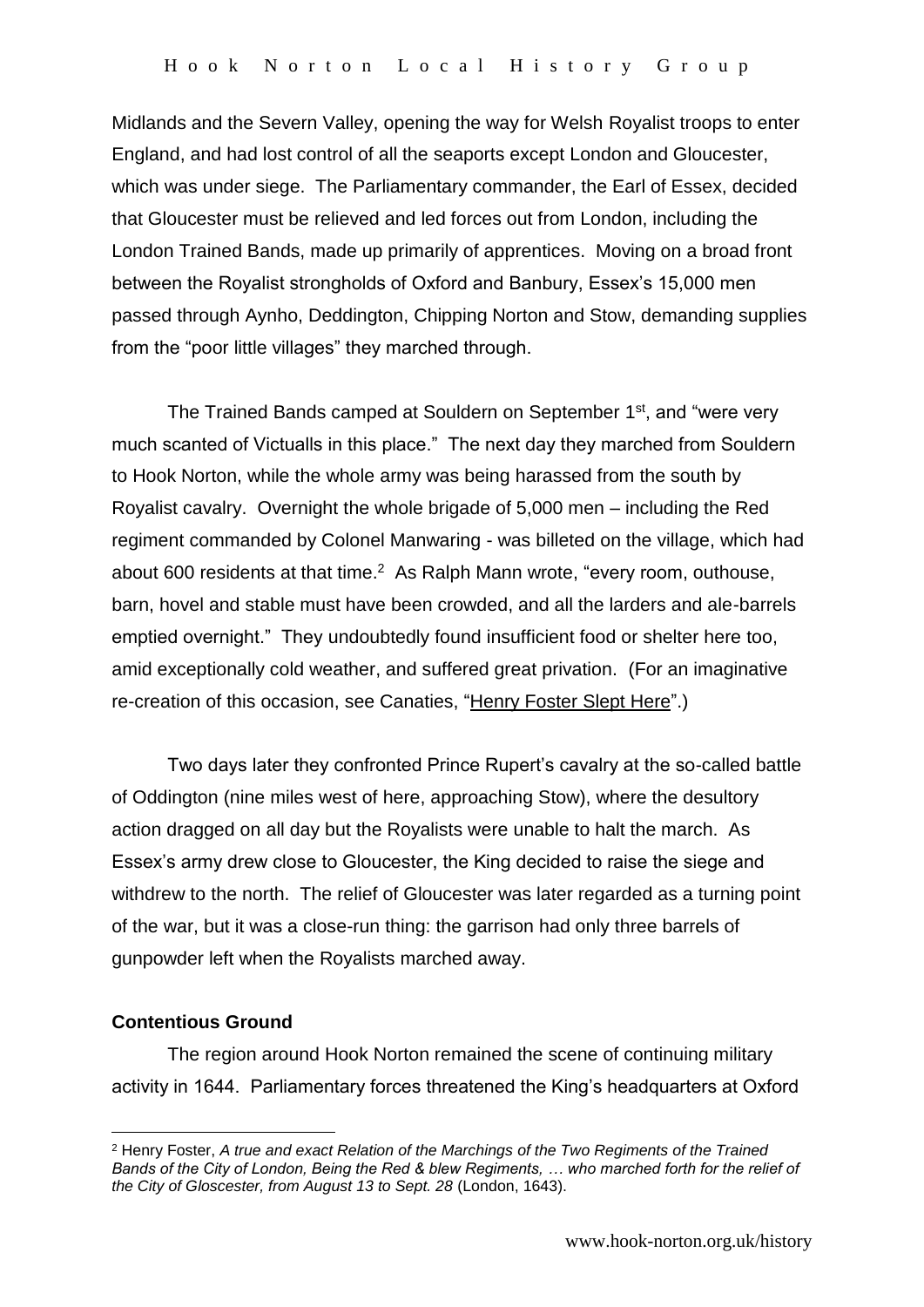and the garrison at Banbury. Royalist raids from Compton Wynyates attacked enemy forces at both Burford and Chipping Norton. The King led an army out from Oxford and, closely followed by a parliamentary army under Sir William Waller, marched through places within twenty miles of Hook Norton, with both armies spreading havoc by their demands and depredations.

Finally, in June, the two armies met at Cropredy, north of Banbury, in a series of scattered engagements, in which the Royalists repelled Waller's attacks, inflicting heavy loss. The King marched away through Adderbury, Great Tew, Chipping Norton and Long Compton, again apparently skipping Hook Norton. Meantime, the war at large shifted against the King with Oliver Cromwell's victory over Prince Rupert at Marston Moor in Yorkshire.

Encouraged by retaking Broughton Castle, the Roundheads began a long siege of Banbury Castle in August 1644. Fighting reached into the Market Place, resulting in much death and destruction, and breaches were blasted in the castle walls. Villages within ten miles were compelled to provide not only food and materials for the besiegers but also labourers and pioneers. The incredibly strong fortress was nearly starved into submission, but in October the siege was broken when a large Royalist force marched up from Oxford, causing the parliamentarians to retreat in a rout, with heavy loss of life. But this second success for the King near Banbury had its knock-on effects elsewhere, for his main army, weakened to relieve Banbury, suffered a shambolic defeat at Newbury in October.<sup>3</sup>

#### **Roundhead Dominance**

<u>.</u>

Despite their two military disasters near Banbury, the Parliamentary position west of the town strengthened in these months. In June 1644 Compton Wynyates fell to the Roundheads and for the next two years would be occupied by a strong parliamentary force. As a result, the area round about, including Hook Norton, ceased to be at the mercy of local Royalist forces, and instead came under the control of an unscrupulous Puritan officer, Major George Purefoy. In theory the

<sup>3</sup> David Eddershaw, *The Civil War in Oxfordshire* (Stroud: Alan Sutton and Oxfordshire County Council, 1995), pages 124-31.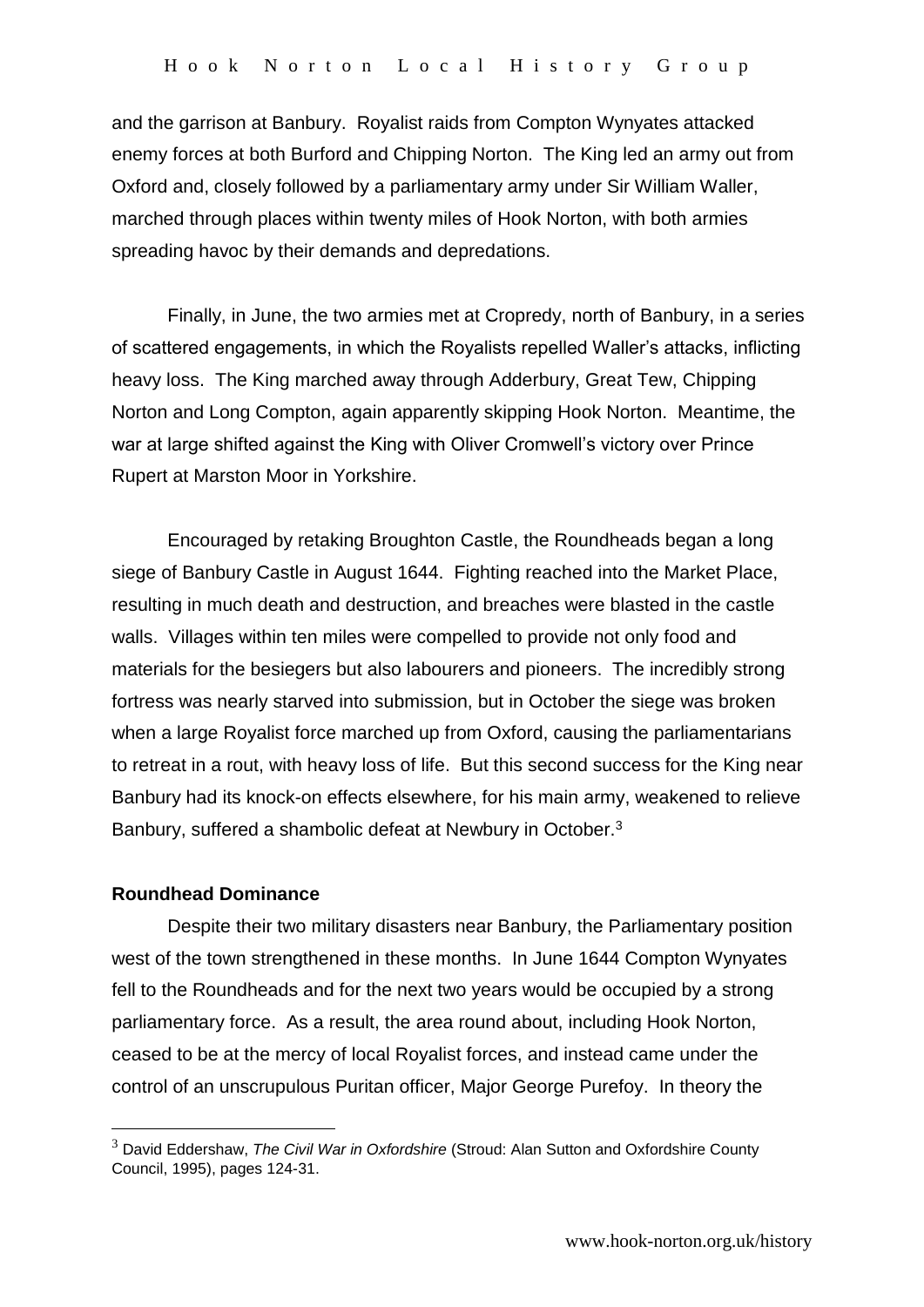advantage of being under the control of one side was that it reduced the chances of being called upon to provide money and supplies for both sides, but the north Oxfordshire villages would complain long and hard about Purefoy's exactions. As Philip Tennant has demonstrated, the war bore heavily on ordinary people in the South Midlands, even when not the scene of fighting or on the path of armies.

In 1645 Parliament's failure to coordinate its military operations and the excessive caution of its aristocratic generals finally resulted in the creation of the New Model Army, a professional and disciplined body such as England had never seen before. As future second-in-command, Cromwell led part of the Army north through Woodstock, passing Banbury to the west as he shadowed the King's army; Cromwell quartered in Tadmarton on May 12<sup>th</sup>. The new army finally converged on the King's forces in Northamptonshire in June and inflicted the decisive defeat at the battle of Naseby. Thereafter it concentrated on mopping-up operations, mainly outside the Midlands, but they included a successful second siege of Banbury Castle, which lasted eleven weeks and left the town half destroyed. In March 1646 Welsh levies marching to reinforce the King were decisively defeated at Stow, and in May the King at last surrendered.

#### **Consequences**

<u>.</u>

A major consequence of the political crisis and war was the breakdown of traditional ecclesiastical controls and the spread of radical dissenting religious ideas. By 1643 the London Trained Bands had been radicalised, both politically and religiously, and their presence in Hook Norton, though brief, probably had some impact on the villagers. Then Major Purefoy appointed as his chaplain the fiery Anabaptist preacher Abiezer Coppe, who by 1646 had visited Hook Norton as part of a great evangelising crusade. In this context arose the Baptist community in Hook Norton, one of the earliest in the country (see Baptists).<sup>4</sup>

By this time, bishops had been abolished and in 1645 the Elizabethan Prayer Book made illegal. The established church had to follow Presbyterian forms of

<sup>4</sup> As suggested by Ralph Mann, "The Beginnings of Hook Norton Baptist Church", in John Taylor, comp., *A History of Hook Norton Baptist Church* (Hook Norton, 2010), pp. 9-10.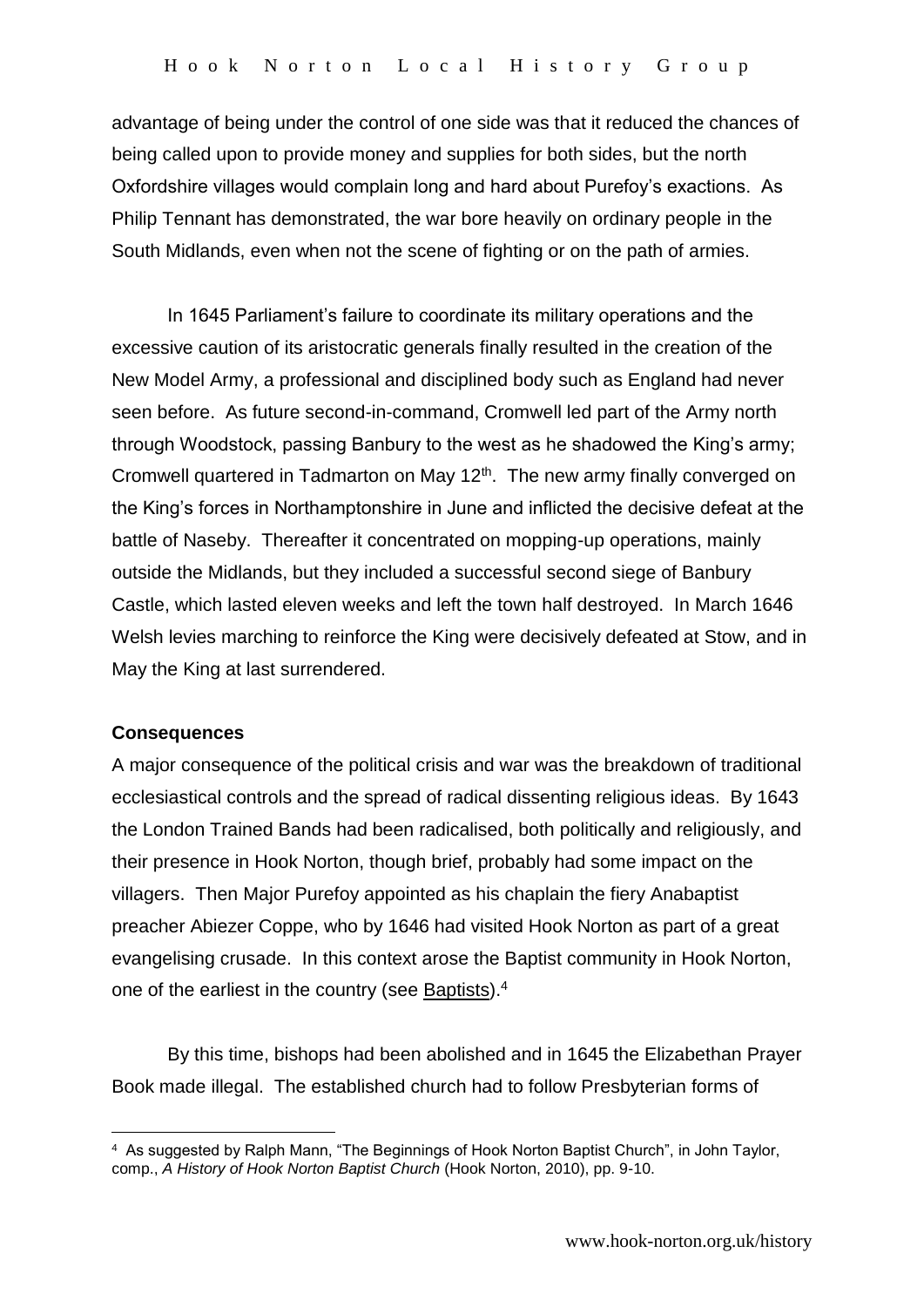worship and government, despite the protests of radical Puritans "of tender conscience" who wanted greater congregational input and self-determination. Not until the establishment of the republican Commonwealth in 1649 could Baptists legally meet publicly and evangelise in surrounding villages - nly to lose those privileges after the Restoration in 1660.

In secular life, residents suffered the destruction inflicted by war and the burdens resulting from continuing political uncertainty. Banbury had been half destroyed by the two sieges, and the Puritan inhabitants were permitted to dismantle



 *Trial of a Royalist by Parliamentarians in the Globe Room, Reindeer Inn, Banbury*  Etching in the possession of the Village Museum.

the castle and use the materials to rebuild the town and their homes. Ironically, the castle technically belonged to Lord Saye, who received compensation of £8,000, raised by sequestrating Royalist estates in the region. Hook Norton's Gerard Croker had his lands sequestrated by Parliament, suffered imprisonment in Gloucester Gaol, and died in March 1647. His brother and heir Henry Croker managed to get